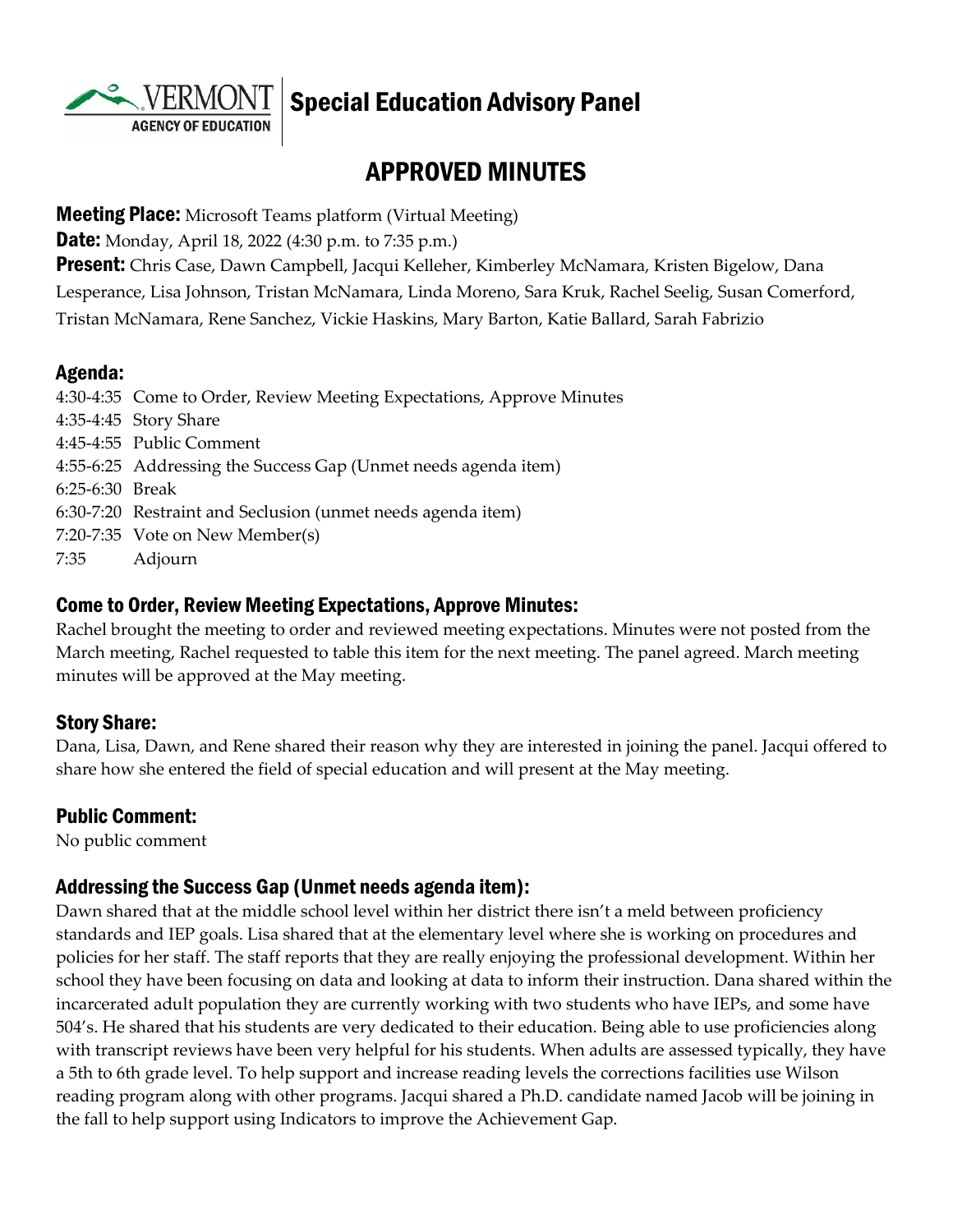Rachel shared the Unmet Needs document presented a year ago. Dawn asked if there has been a delay in the Rules Change and there is not an answer yet. Rachel shared each item on the Unmet Needs items and asked for ways that these unmet Need items relate to the Achievement Gap. Rachel added the conversation to the Unmet Needs document.

Rachel will use the discussion on how the Unmet Needs document items connect to the Achievement gap to send a letter to Jacqui. Mary motioned to approve writing and sending the letter to the AOE, and Sara seconded. Motion approved.

### Vote on New Member(s):

Katie joined the meeting, and the Panel was at quorum. Due to this the panel switched to voting on new members. The potential new members are Dana Lesperance, Dawn Campbell, Kim McNamara, Rene Sanchez.

Katie made a motion to approve Dana, Dawn, Kim, and Rene via google forms. Suzy seconds. The floor opened for discussion, Jacqui explained the role of the Panel and stated that she felt everyone who is being voted on tonight will be a valuable addition to the panel.

All four potential members were voted on to the panel. Congrats, Dana, Dawn, Kim and Rene.

Rachel asked for a nomination for secretary, as Sarah Fabrizio is stepping down from the panel. Dawn volunteered to be the secretary; however, she is not an approved panel member yet and the by-laws require a panel member to be the secretary. Susan moved to table the election and Katie seconded. Motion approved.

## Break

## Restraint and Seclusion (unmet needs agenda item):

Chris updated the panel that they have received the documents and are in the process of making improvements based on the feedback from the Panel. Chris shared the AOE is focusing on improvement for restraint training including recorded modules with attached assessments. Also, adding training on reporting especially at the administrative level. Chris will share more information at the next meeting and is looking forward to continuing the discussion. Rachel opened the floor for panel members to share their concerns which included

- Risk assessments along with re-entry meetings as a requirement for re-entry for school, instead of a manifestation meeting.
- Two-hour days and the misuse of having students on a modified school day
- Long suspension rates without compensatory educational services

The second part of the conversation was regarding concerns when a parent and school brings forth a concern regarding seclusion or restraint of a child to the AOE the conversation with the school administration and the parent(s) of the child isn't consistent. Documents have been reported to be changed, emailed, or doctored and to not match other records that are reported. It is also a concern that the AOE prioritizes reports from the school district then when a parent reported an incident. There is a perception that the AOE isn't listening to parents regarding restraint and seclusion and their concerns.

The third part of the conversation was about ways to improve monitoring.